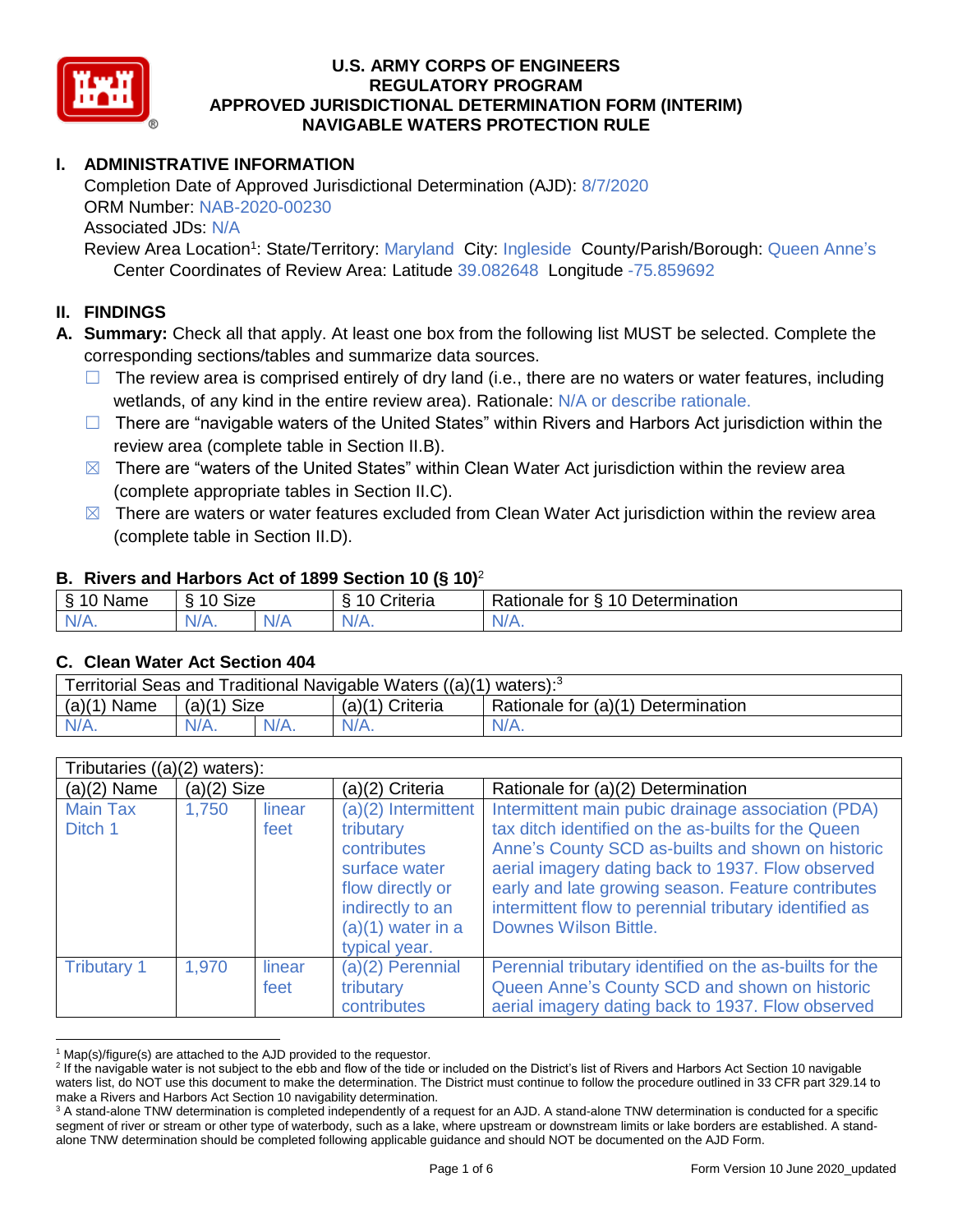

| Tributaries $((a)(2)$ waters): |               |                |                                                                                                                                               |                                                                                                                                                                                                                                                                                                                                     |  |  |  |
|--------------------------------|---------------|----------------|-----------------------------------------------------------------------------------------------------------------------------------------------|-------------------------------------------------------------------------------------------------------------------------------------------------------------------------------------------------------------------------------------------------------------------------------------------------------------------------------------|--|--|--|
| $(a)(2)$ Name                  | $(a)(2)$ Size |                | (a)(2) Criteria                                                                                                                               | Rationale for (a)(2) Determination                                                                                                                                                                                                                                                                                                  |  |  |  |
|                                |               |                | surface water<br>flow directly or<br>indirectly to an<br>$(a)(1)$ water in a<br>typical year.                                                 | early and late growing season. Feature contributes<br>perennial flow to upper reaches of Mason Branch<br>eventually flowing into Tuckahoe Creek/Choptank<br>River.                                                                                                                                                                  |  |  |  |
| <b>Tributary 2</b>             | 2,570         | linear<br>feet | (a)(2) Perennial<br>tributary<br>contributes<br>surface water<br>flow directly or<br>indirectly to an<br>$(a)(1)$ water in a<br>typical year. | Perennial tributary identified on the as-builts for the<br>Queen Anne's County SCD and shown on historic<br>aerial imagery dating back to 1937. Flow observed<br>early and late growing season. Feature contributes<br>perennial flow to upper reaches of Mason Branch<br>eventually flowing into Tuckahoe Creek/Choptank<br>River. |  |  |  |

| Lakes and ponds, and impoundments of jurisdictional waters $((a)(3)$ waters): |               |         |                   |                                    |  |
|-------------------------------------------------------------------------------|---------------|---------|-------------------|------------------------------------|--|
| $(a)(3)$ Name                                                                 | $(a)(3)$ Size |         | $(a)(3)$ Criteria | Rationale for (a)(3) Determination |  |
|                                                                               | $N/A$ .       | $N/A$ . | $N/A$ .           | $N/A$ .                            |  |

|                    | Adjacent wetlands ((a)(4) waters): |                  |                                                            |                                                                                                                                                                                                                                                                                                                                                                                                                                                                                                                                                                                                                                                                                                                                                                                                                                                                                                                                                                                                                                                                                                                                                                          |  |  |  |
|--------------------|------------------------------------|------------------|------------------------------------------------------------|--------------------------------------------------------------------------------------------------------------------------------------------------------------------------------------------------------------------------------------------------------------------------------------------------------------------------------------------------------------------------------------------------------------------------------------------------------------------------------------------------------------------------------------------------------------------------------------------------------------------------------------------------------------------------------------------------------------------------------------------------------------------------------------------------------------------------------------------------------------------------------------------------------------------------------------------------------------------------------------------------------------------------------------------------------------------------------------------------------------------------------------------------------------------------|--|--|--|
| (a)(4) Name        | $(a)(4)$ Size                      |                  | (a)(4) Criteria                                            | Rationale for (a)(4) Determination                                                                                                                                                                                                                                                                                                                                                                                                                                                                                                                                                                                                                                                                                                                                                                                                                                                                                                                                                                                                                                                                                                                                       |  |  |  |
| <b>Wetland C</b>   | 0.537                              | $\text{acre}(s)$ | $(a)(4)$ Wetland<br>abuts an $(a)(1)$ -<br>$(a)(3)$ water. | Palustrine emergent nontidal wetlands delineated by<br>consultant satisfy all three parameters and are<br>determined adjacent wetlands to Downes Wilson<br>Bittle, a perennial (a)(2) tributary to Tuckahoe Creek.<br>Drainage to the perennial tributary from Wetland C is<br>visible on aerial photography and on LiDAR data<br>during the growing season. Wetland C touches at<br>least one point or side of Downes Wilson Bittle.<br>There is no physical separation from the $(a)(2)$ water<br>and the (a)(4) wetland. Wetland C has no certified<br>prior-converted cropland (PCC) determination made<br>by USDA-NRCS on file. Wetland C was determined<br>to be an abandoned PCC and meets the definition of<br>(c)(16) and is being evaluated under NWPR<br>paragraphs (b) and (a). Additionally, Wetland C does<br>not contain a conservation practice(s) that were<br>identified by the local Soil Conservation District<br>(SCD) office suggesting Wetland C is fallow/idle as a<br>result of implementing a set-aside cropland area nor<br>was the area cropped at least once within the<br>preceding 5 years based on a desktop and field<br>reviewed data. |  |  |  |
| <b>Wetland D-E</b> | 1.197                              | $\text{acre}(s)$ | $(a)(4)$ Wetland<br>abuts an $(a)(1)$ -<br>$(a)(3)$ water. | Palustrine emergent nontidal wetlands delineated by<br>consultant satisfy all three parameters and are<br>determined adjacent wetlands to Downes Wilson<br>Bittle, a perennial (a)(2) tributary to Tuckahoe Creek.<br>Drainage to the perennial tributary from Wetland D-E                                                                                                                                                                                                                                                                                                                                                                                                                                                                                                                                                                                                                                                                                                                                                                                                                                                                                               |  |  |  |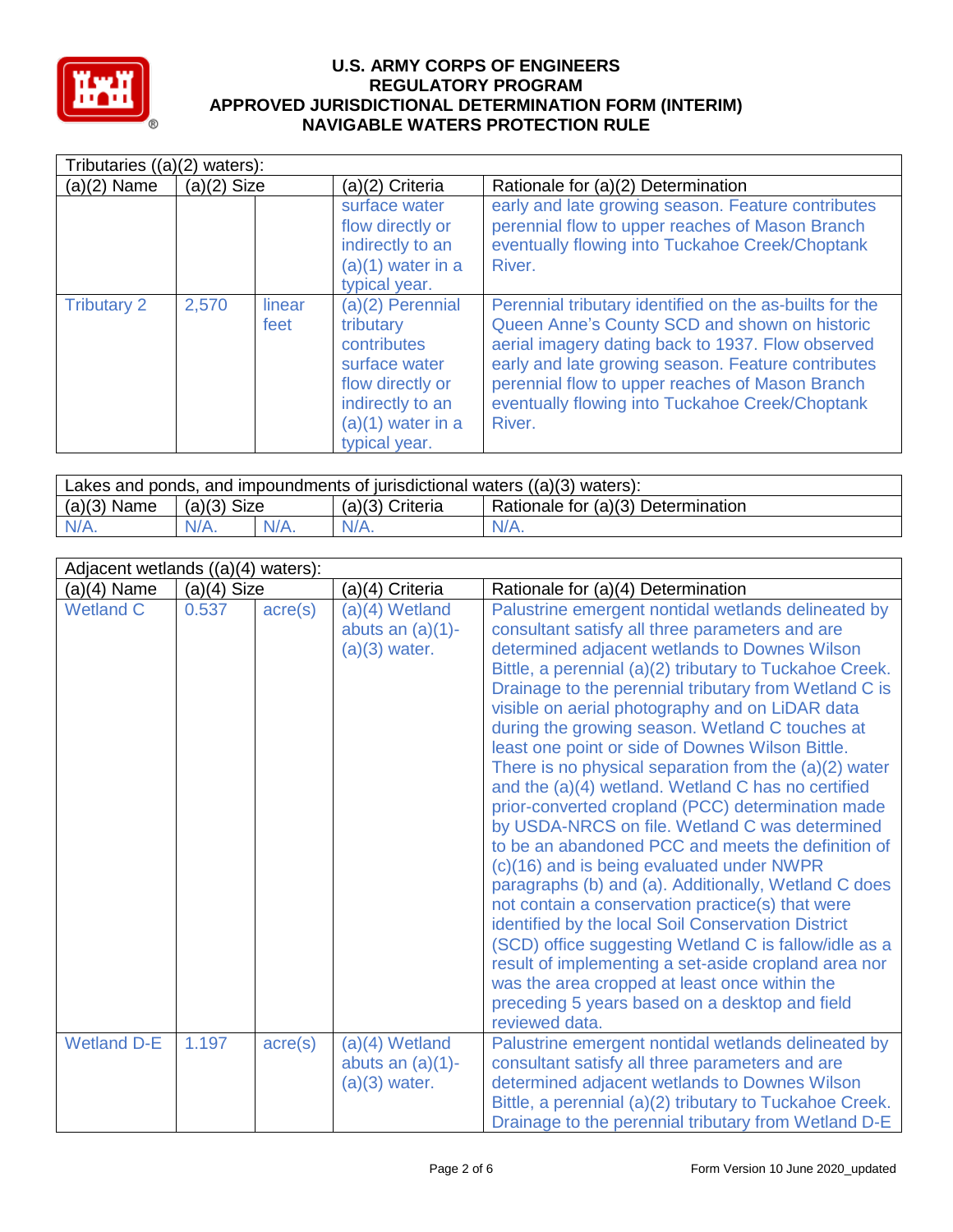

| Adjacent wetlands ((a)(4) waters): |               |                  |                                                            |                                                                                                                                                                                                                                                                                                                                                                                                                                                                                                                                                                                                                                                                                                                                                                                                                                                                                                                                                                                                                                                                                                                                                                                                                                                                                                                                                                                                                                                                                                                                                                                                                                                                                                                                                                                                                                                                                                                                      |  |  |
|------------------------------------|---------------|------------------|------------------------------------------------------------|--------------------------------------------------------------------------------------------------------------------------------------------------------------------------------------------------------------------------------------------------------------------------------------------------------------------------------------------------------------------------------------------------------------------------------------------------------------------------------------------------------------------------------------------------------------------------------------------------------------------------------------------------------------------------------------------------------------------------------------------------------------------------------------------------------------------------------------------------------------------------------------------------------------------------------------------------------------------------------------------------------------------------------------------------------------------------------------------------------------------------------------------------------------------------------------------------------------------------------------------------------------------------------------------------------------------------------------------------------------------------------------------------------------------------------------------------------------------------------------------------------------------------------------------------------------------------------------------------------------------------------------------------------------------------------------------------------------------------------------------------------------------------------------------------------------------------------------------------------------------------------------------------------------------------------------|--|--|
| $(a)(4)$ Name                      | $(a)(4)$ Size |                  | (a)(4) Criteria                                            | Rationale for (a)(4) Determination                                                                                                                                                                                                                                                                                                                                                                                                                                                                                                                                                                                                                                                                                                                                                                                                                                                                                                                                                                                                                                                                                                                                                                                                                                                                                                                                                                                                                                                                                                                                                                                                                                                                                                                                                                                                                                                                                                   |  |  |
| <b>Wetland J-K</b>                 | 0.548         | $\text{acre}(s)$ | $(a)(4)$ Wetland<br>abuts an $(a)(1)$ -<br>$(a)(3)$ water. | is visible on aerial photography and on LiDAR data<br>during the growing season. Wetland D-E touches at<br>least one point or side of Downes Wilson Bittle.<br>There is no physical separation from the $(a)(2)$ water<br>and the (a)(4) wetland. Wetland D-E has no certified<br>PCC determination made by USDA-NRCS on file.<br>Wetland D-E was determined to be an abandoned<br>PCC and meets the definition of (c)(16) and is being<br>evaluated under NWPR paragraphs (b) and (a).<br>Additionally, Wetland D-E does not contain a<br>conservation practice(s) that were identified by the<br>local SCD office suggesting Wetland D-E is<br>fallow/idle as a result of implementing a set-aside<br>cropland area nor was the area cropped at least<br>once within the preceding 5 years based on a<br>desktop and field reviewed data.<br>Palustrine emergent nontidal wetlands delineated by<br>consultant satisfy all three parameters and are<br>determined adjacent wetlands to Downes Wilson<br>Bittle, a perennial (a)(2) tributary to Tuckahoe Creek.<br>Drainage to the perennial tributary from Wetland J-K<br>is visible on aerial photography and on LiDAR data<br>during the growing season. Wetland J-K touches at<br>least one point or side of Downes Wilson Bittle.<br>There is no physical separation from the $(a)(2)$ water<br>and the (a)(4) wetland. Wetland J-K has no certified<br>PCC determination made by USDA-NRCS on file.<br>Wetland J-K was determined to be an abandoned<br>PCC and meets the definition of (c)(16) and is being<br>evaluated under NWPR paragraphs (b) and (a).<br>Additionally, Wetland J-K does not contain a<br>conservation practice(s) that were identified by the<br>local SCD office suggesting Wetland J-K is<br>fallow/idle as a result of implementing a set-aside<br>cropland area nor was the area cropped at least<br>once within the preceding 5 years based on a |  |  |
|                                    |               |                  |                                                            | desktop and field reviewed data.                                                                                                                                                                                                                                                                                                                                                                                                                                                                                                                                                                                                                                                                                                                                                                                                                                                                                                                                                                                                                                                                                                                                                                                                                                                                                                                                                                                                                                                                                                                                                                                                                                                                                                                                                                                                                                                                                                     |  |  |

### **D. Excluded Waters or Features**

| Excluded waters $((b)(1) - (b)(12))$ : <sup>4</sup> |                       |        |                        |                                                                            |  |  |
|-----------------------------------------------------|-----------------------|--------|------------------------|----------------------------------------------------------------------------|--|--|
| <b>Exclusion Name</b>                               | <b>Exclusion Size</b> |        | Exclusion <sup>5</sup> | <b>Rationale for Exclusion Determination</b>                               |  |  |
| Ag. Drainage                                        | 590                   | linear |                        | $(b)(5)$ Ditch that is   During the June 18, 2020 site visit, there was no |  |  |
| <b>Ditches</b>                                      |                       | feet   | not an $(a)(1)$ or     | evidence the approximately 590 linear                                      |  |  |

<sup>4</sup> Some excluded waters, such as (b)(2) and (b)(4), may not be specifically identified on the AJD form unless a requestor specifically asks a Corps district to do so. Corps districts may, in case-by-case instances, choose to identify some or all of these waters within the review area.  $5$  Because of the broad nature of the (b)(1) exclusion and in an effort to collect data on specific types of waters that would be covered by the (b)(1)

exclusion, four sub-categories of (b)(1) exclusions were administratively created for the purposes of the AJD Form. These four sub-categories are not new exclusions, but are simply administrative distinctions and remain (b)(1) exclusions as defined by the NWPR.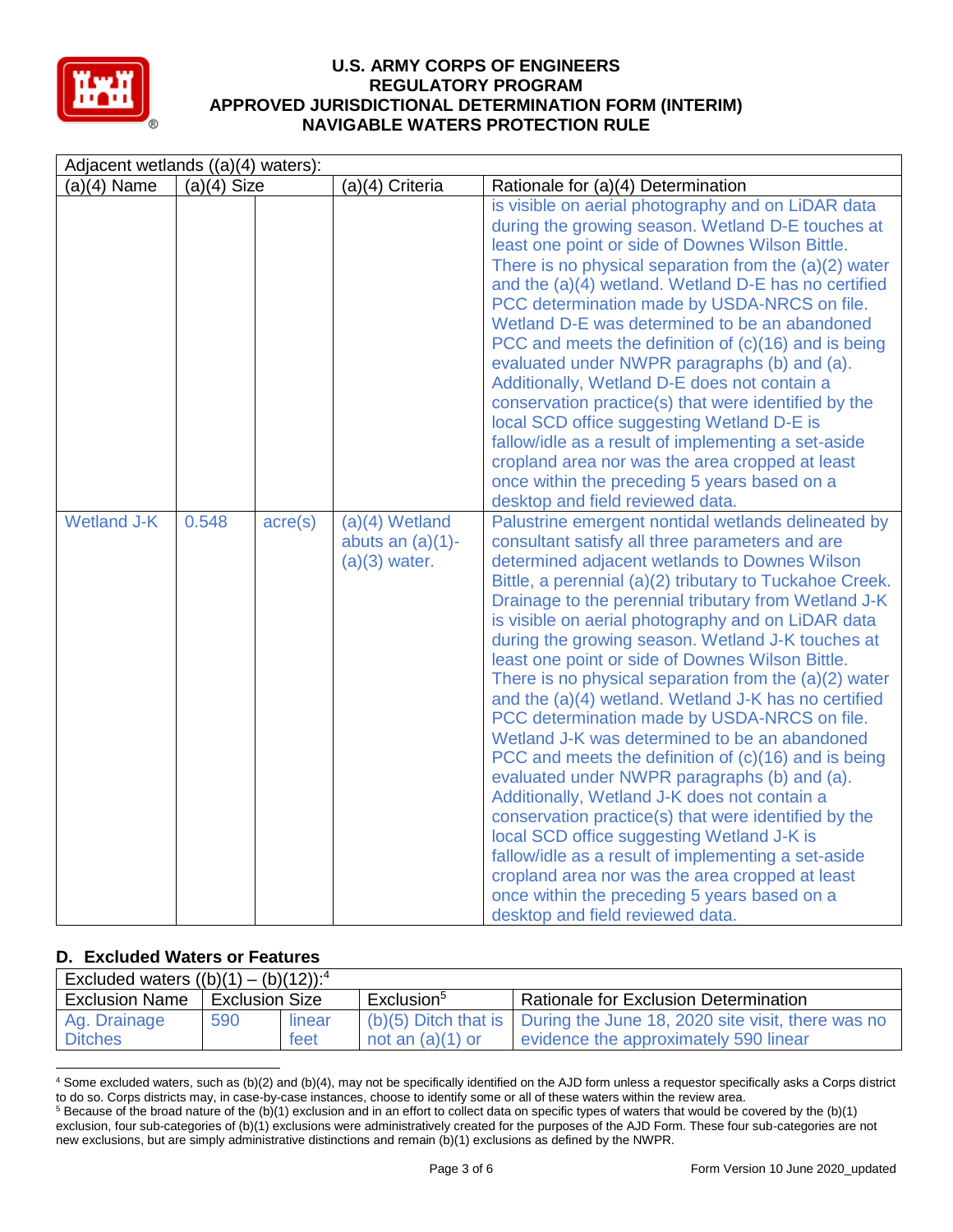

| Excluded waters $((b)(1) - (b)(12))$ : <sup>4</sup> |                       |                  |                                                                                                                                                                                                          |                                                                                                                                                                                                                                                                                                                                                                                                                                                                                                                                                                                                                                                                                                                                                                                                                                                                                                                                                                                                                                               |  |  |
|-----------------------------------------------------|-----------------------|------------------|----------------------------------------------------------------------------------------------------------------------------------------------------------------------------------------------------------|-----------------------------------------------------------------------------------------------------------------------------------------------------------------------------------------------------------------------------------------------------------------------------------------------------------------------------------------------------------------------------------------------------------------------------------------------------------------------------------------------------------------------------------------------------------------------------------------------------------------------------------------------------------------------------------------------------------------------------------------------------------------------------------------------------------------------------------------------------------------------------------------------------------------------------------------------------------------------------------------------------------------------------------------------|--|--|
| <b>Exclusion Name</b>                               | <b>Exclusion Size</b> |                  | Exclusion <sup>5</sup>                                                                                                                                                                                   | Rationale for Exclusion Determination                                                                                                                                                                                                                                                                                                                                                                                                                                                                                                                                                                                                                                                                                                                                                                                                                                                                                                                                                                                                         |  |  |
|                                                     |                       |                  | $(a)(2)$ water, and<br>those portions of<br>a ditch<br>constructed in an<br>$(a)(4)$ water that<br>do not satisfy the<br>conditions of<br>(c)(1).                                                        | agricultural drainage ditch features would satisfy<br>a flow regime under the definition of a "tributary"<br>(i.e., either perennial or intermittent flow) to<br>Beaverdam Ditch, a perennial tributary to the<br>Tuckahoe Creek. No discrete and confined<br>surface water flows were observed in the field or<br>during a review of recent aerial photography<br>during the wet season. Historically, these<br>features were not constructed as in-line ditch<br>featured to Beaverdam Ditch per the<br>"Beaverdam Ditch Public Drainage Association<br>(PDA)" tax ditch maps dating to 1964-1968<br>timeframe. Contributing flows to the<br>approximately 590 linear feet of agricultural<br>drainage ditches is predominately overland<br>topographic sheet flow from adjacent cropland<br>and roadside drainage areas entering the site.<br>The ephemeral ditches are non-jurisdictional<br>conveyances and do not connect other areas<br>determined to be waters of the U.S. under the<br>NWPR. Excluded features per. 33 CFR 328.3(b). |  |  |
| <b>Wetland F</b>                                    | 0.641                 | $\text{acre}(s)$ | $(b)(1)$ does not<br>contribute surface<br>water flow directly<br>or indirectly to an<br>$(a)(1)$ water and<br>is not inundated<br>by flooding from<br>an $(a)(1)-(a)(3)$<br>water in a typical<br>year. | Corps independently evaluated PC areas during<br>June 18, 2020 field investigation. Wetland F area<br>is currently in agricultural use and not<br>abandoned. Wetland F is identified as a<br>conservation practice (CP) within Field 2 and is<br>documented via a USDA Conservation Plan Map<br>filed for Farm 1459 Tract 138. Ducks Unlimited<br>Pond feature used as a waterfowl impoundment.<br>Excluded under 33 CFR 328.3(b).                                                                                                                                                                                                                                                                                                                                                                                                                                                                                                                                                                                                            |  |  |
| <b>Wetland G</b>                                    | 0.076                 | $\text{acre}(s)$ | $(b)(1)$ does not<br>contribute surface<br>water flow directly<br>or indirectly to an<br>$(a)(1)$ water and<br>is not inundated<br>by flooding from<br>an $(a)(1)-(a)(3)$<br>water in a typical<br>year. | Corps independently evaluated PC areas during<br>June 18, 2020 field investigation. Wetland F area<br>is currently in agricultural use and not<br>abandoned. Wetland F is identified as a<br>conservation practice (CP) within Field 2 and is<br>documented via a USDA Conservation Plan Map<br>filed for Farm 1459 Tract 138 (approx. 10.63<br>acres cropland). Ducks Unlimited Pond feature<br>used as a waterfowl impoundment. Excluded<br>under 33 CFR 328.3(b).                                                                                                                                                                                                                                                                                                                                                                                                                                                                                                                                                                          |  |  |
| <b>Wetland H</b>                                    | 0.637                 | $\text{acre}(s)$ | $(b)(1)$ does not<br>contribute surface<br>water flow directly<br>or indirectly to an<br>$(a)(1)$ water and<br>is not inundated<br>by flooding from                                                      | Corps independently evaluated PC areas during<br>June 18, 2020 field investigation. Wetland F area<br>is currently in agricultural use and not<br>abandoned. Wetland H is identified as a<br>conservation practice (CP) within Field 10 and is<br>documented via a USDA Conservation Plan Map<br>filed for Farm 1459 Tract 138. Ducks Unlimited                                                                                                                                                                                                                                                                                                                                                                                                                                                                                                                                                                                                                                                                                               |  |  |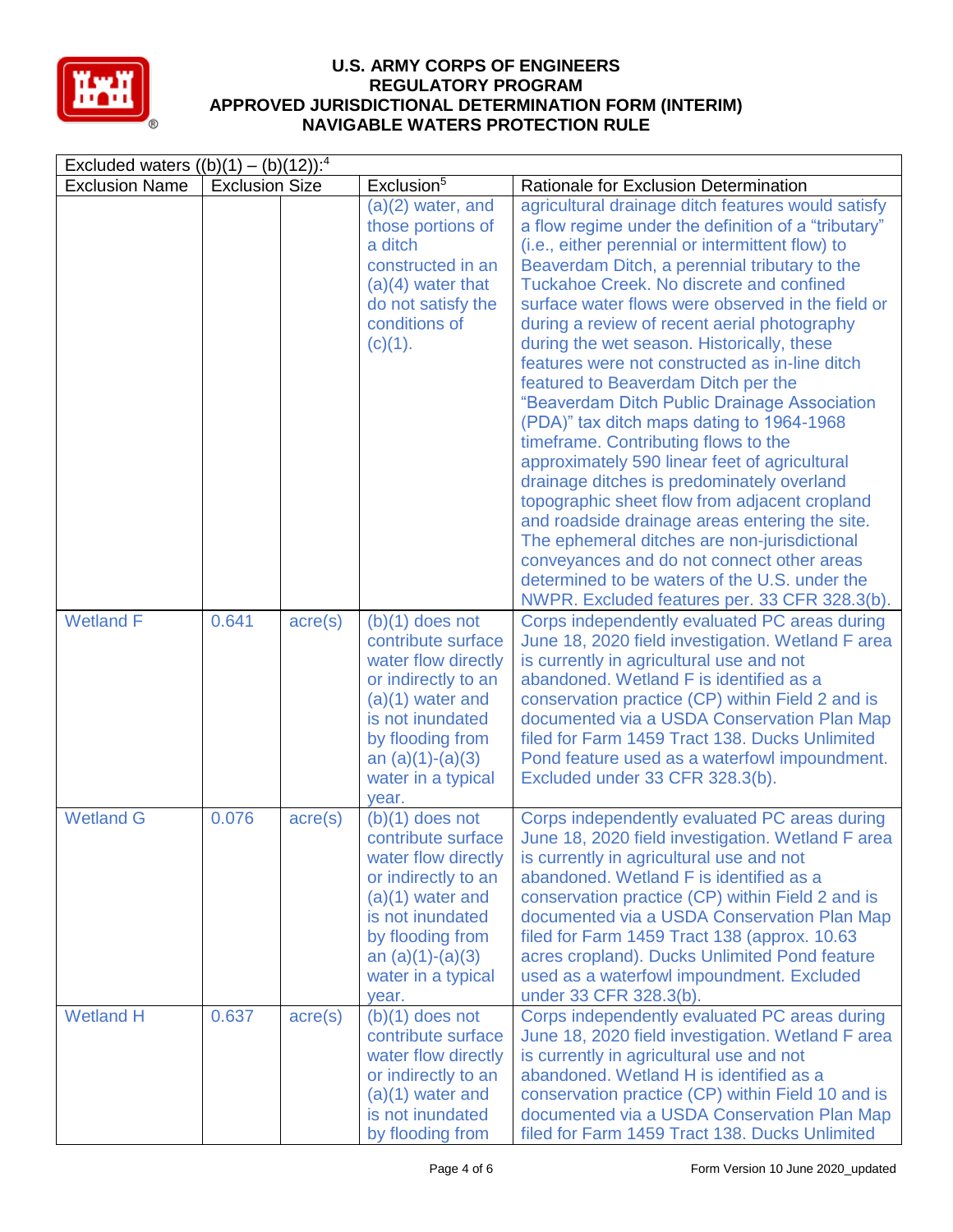

|       | an $(a)(1)-(a)(3)$ | Pond feature used as a waterfowl impoundment. |
|-------|--------------------|-----------------------------------------------|
|       | water in a typical | Excluded under 33 CFR 328.3(b).               |
| vear. |                    |                                               |

## **III. SUPPORTING INFORMATION**

- **A. Select/enter all resources** that were used to aid in this determination and attach data/maps to this document and/or references/citations in the administrative record, as appropriate.
	- $\boxtimes$  Information submitted by, or on behalf of, the applicant/consultant: delineation survey plan and report
	- as prepared by Bay Environmental, Inc. dated April 27, 2020; revised July 10, 2020.
		- This information is sufficient for purposes of this AJD. Rationale: N/A.
	- $\Box$  Data sheets prepared by the Corps:  $N/A$ .
	- ☒ Photographs: Aerial and Other: Google Earth Pro April 1992, February 2008, October 2009; May
	- 2013; 2015 November and 2018 June. Photos taken by the Corps during the June 18, 2020 site visit.
	- $\boxtimes$  Corps site visit(s) conducted on: June 18, 2020.
	- □ Previous Jurisdictional Determinations (AJDs or PJDs): N/A.
	- ☐ Antecedent Precipitation Tool: *provide detailed discussion in Section III.B*.
	- ☒ USDA NRCS Soil Survey: Queen Anne's County Soil Survey; online Streaming Web Soil Survey.
	- ☒ USFWS NWI maps: NWI online wetland mapper.
	- $\boxtimes$  USGS topographic maps: 1:24,000; Ingleside, MD (7.5-Minute Series).

### **Other data sources used to aid in this determination:**

| Data Source (select)       | Name and/or date and other relevant information                                  |
|----------------------------|----------------------------------------------------------------------------------|
| <b>USGS/WBD/NHD</b>        | 12-Digit HUC: 020600050101; Upper Mason Branch. Upper reaches of the             |
| data/maps                  | Choptank River/Tuckahoe Creek on farmland at the boundary between Queen          |
|                            | <b>Anne's and Caroline Counties.</b>                                             |
| Other USDA data (specify)  | Queen Anne's County Soil Conservation Service "Highly Erodible and Wetland       |
|                            | Conservation Determination" for Farm 1459 Tract No.: 138 dated August 8,         |
|                            | 2016; Queen Anne's and Caroline Counties "Beaverdam Public Drainage              |
|                            | Association (PDA)" tax ditch maps/as-built plans (1964-1968). Downes, Wilson     |
|                            | Bittle PDA was also reviewed. Both PDAs are part of the Long Marsh               |
|                            | Watershed. Corps also reviewed the August 8, 2016 USDA "Conservation"            |
|                            | Plan Map" for identifying agricultural uses including fallow/idle areas that are |
|                            | <b>CREP/Ducks Unlimited CPs.</b>                                                 |
| <b>NOAA Sources</b>        | $N/A$ .                                                                          |
| <b>USACE Sources</b>       | $N/A$ .                                                                          |
| <b>State/Local wetland</b> | Maryland's Environmental Resources and Land Information Network                  |
| inventory maps             | (MERLIN) online data.                                                            |
| <b>FEMA/FIRM maps</b>      | Panel: 24011C0075D; Queen Anne's and Caroline Counties, MD.                      |

# **B. Typical year assessment(s):** N/A

**C. Additional comments to support AJD:** During the June 18, 2020 site visit, the Corps observed no evidence of crop stress immediately adjacent to each of the drainage ditch features or in the farm fields. Each agricultural drainage ditch feature including PDA tax ditches were walked end-to-end. Further, the Corps completed a desktop review using high resolution time-lapse area photography to review areas